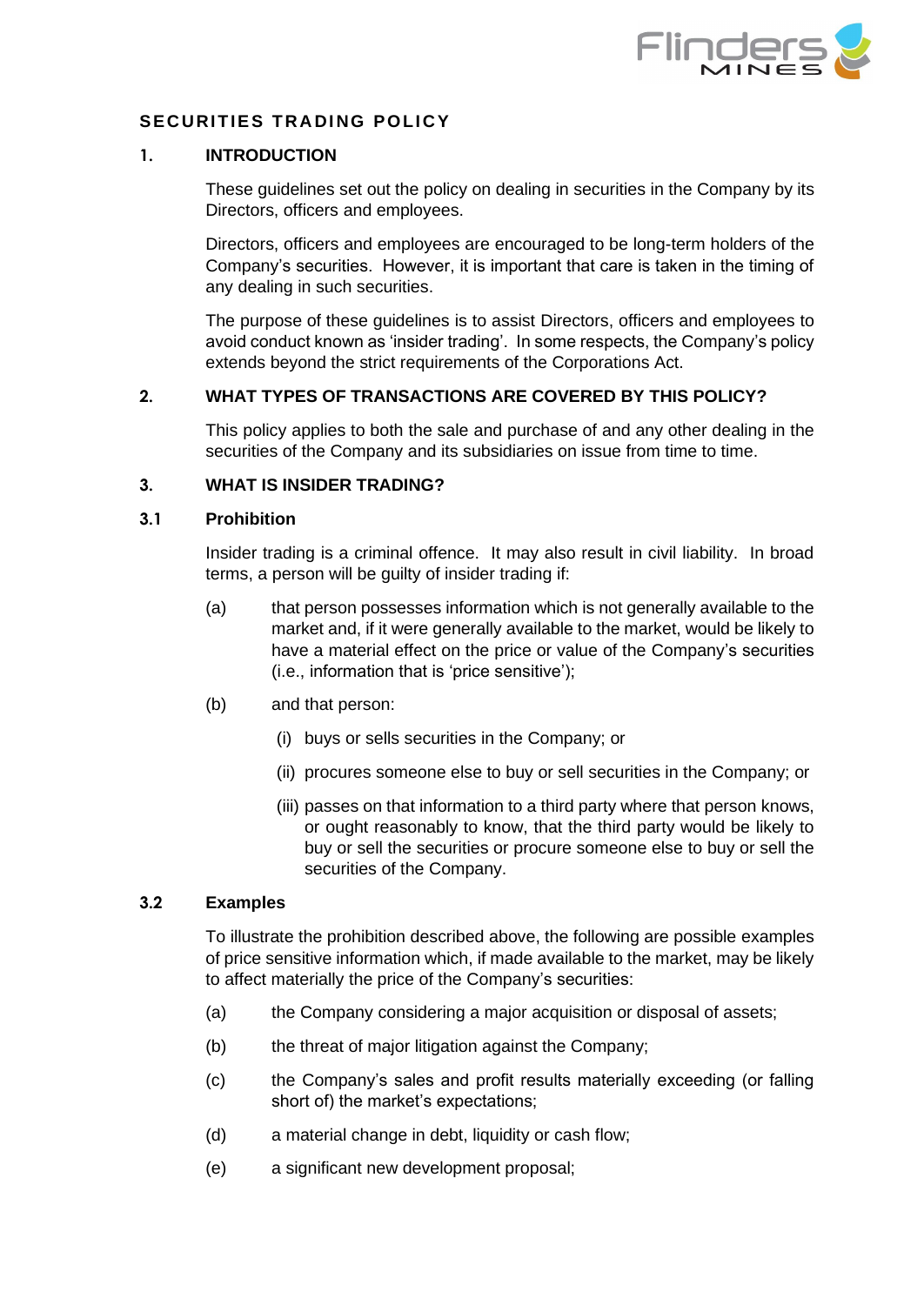- (f) the granting (or loss) or a major contract;
- (g) management or business restructuring proposal;
- (h) a share issue proposal;
- (i) an agreement or option to acquire an interest in a mining tenement, or to enter into a joint venture or farm-in or farm-out arrangement in relation to a mining tenement; and
- (j) significant discoveries, exploration results, or changes in reserve/resource estimates from mining tenements in which the Company has an interest.

# **3.3 Dealing through third parties**

A person does not need to be a Director or employee of the Company to be guilty of insider trading in relation to securities in the Company. The prohibition extends to dealings by Directors and employees through nominees, agents or other associates, such as family members, family trusts and family companies (referred to as "Associates" in these guidelines).

## **3.4 Information however obtained**

It does not matter how or where the person obtains the information – it does not have to be obtained from the Company to constitute inside information.

## **3.5 Employee share schemes**

The prohibition does not apply to acquisitions of shares or options by employees made under employee share or option schemes, nor does it apply to the acquisition of shares as a result of the exercise of options under an employee option scheme. However, the prohibition does apply to the sale of shares acquired under an employee share scheme and also to the sale of shares acquired following the exercise of an option granted under an employee option scheme.

# **4. GUIDELINES FOR TRADING IN THE COMPANY'S SECURITIES**

## <span id="page-1-0"></span>**4.1 Closed Period**

Unless otherwise provided in this policy, a Director or employee may not buy or sell Company securities in the following periods ("Closed Periods"):

- (a) In the period two weeks prior to and the day of release of quarterly results announcements to the ASX;
- (b) In the period four weeks prior to and the day of release of the half yearly results announcement to the ASX;
- (c) In the period two weeks prior to and the day of release of the annual financial statements announcement to the ASX; or
- (d) If there is in existence price sensitive information that has not been disclosed because of an ASX Listing Rule exception.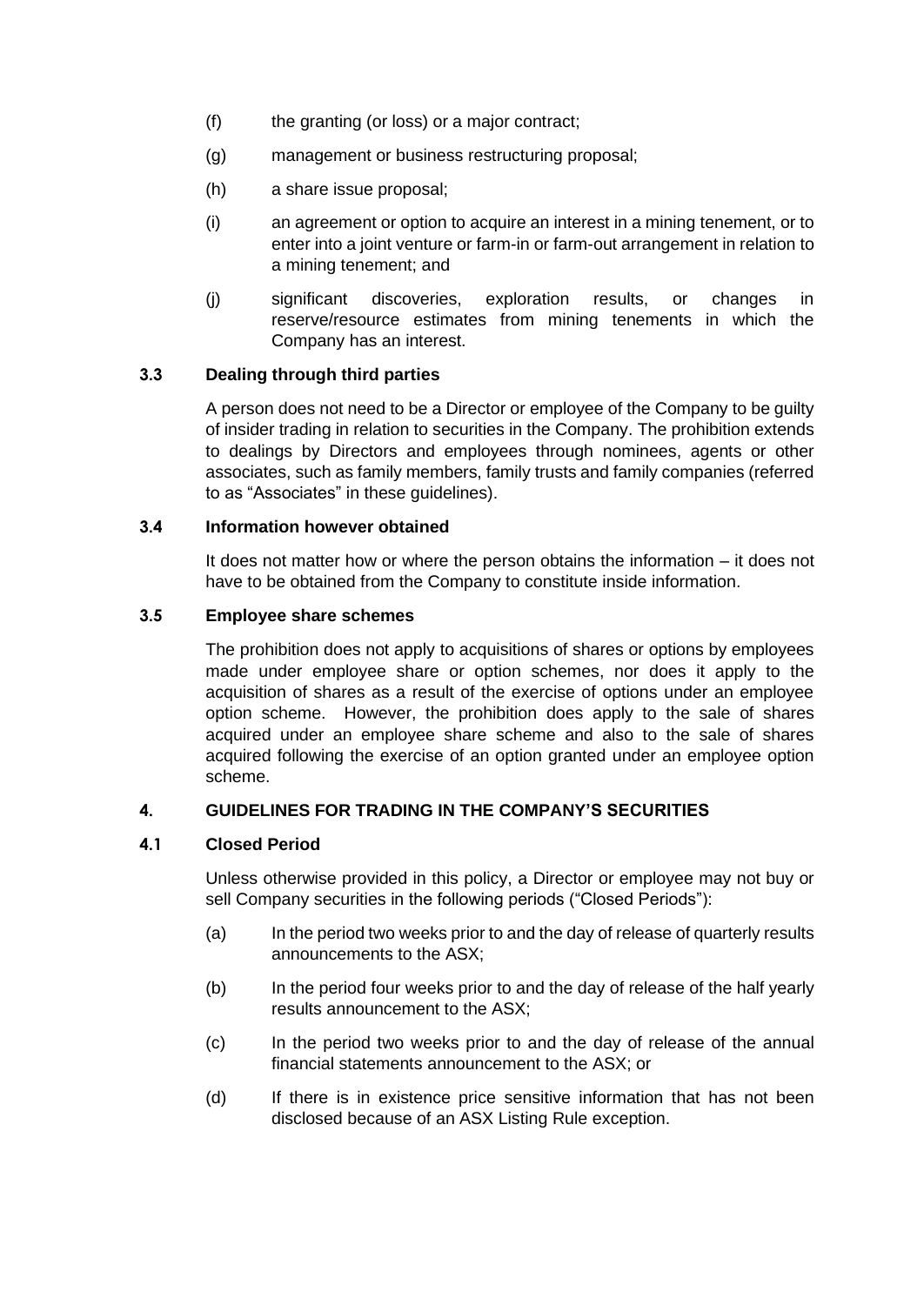The Company may at its discretion vary this rule in relation to a particular period by general announcement to all employees either before or during the period.

However, if a Director, officer or employee of the Company is in possession of price sensitive information which is not generally available to the market, then he or she must not deal in the Company's securities at **any** time.

## **4.2 No short-term trading in the Company's securities**

Directors, officers and employees should never engage in short-term trading of the Company's securities except for the exercise of options where the shares will be sold shortly thereafter.

## **4.3 Securities in other companies**

Buying and selling securities of other companies with which the Company may be dealing is prohibited where an individual possesses information which is not generally available to the market and is 'price sensitive'. For example, where an individual is aware that the Company is about to sign a major agreement with another Company, they should not buy securities in either the Company or the other Company.

# **4.4 Exceptions**

- (a) Directors, officers and all employees may at any time:
	- (i) acquire ordinary shares in the Company by conversion of securities giving a right of conversion to ordinary shares;
	- (ii) acquire Company securities under a bonus issue made to all holders of securities of the same class;
	- (iii) acquire Company securities under a dividend reinvestment, or top-up plan that is available to all holders or securities of the same class;
	- (iv) acquire, or agree to acquire or exercise options under a Company Share Option Plan;
	- (v) withdraw ordinary shares in the Company held on behalf of the employee in an employee share plan where the withdrawal is permitted by the rules of that plan;
	- (vi) acquire ordinary shares in the Company as a result of the exercise of options held under an employee option scheme;
	- (vii) transfer securities of the Company already held into a superannuation fund or other saving scheme in which the restricted person is a beneficiary;
	- (viii) make an investment in, or trade in units of, a fund or other scheme (other than a scheme only investing in the securities of the Company) where the assets of the fund or other scheme are invested at the discretion of a third party;
	- (ix) where a restricted person is a trustee, trade in the securities of the Company by that trust provided the restricted person is not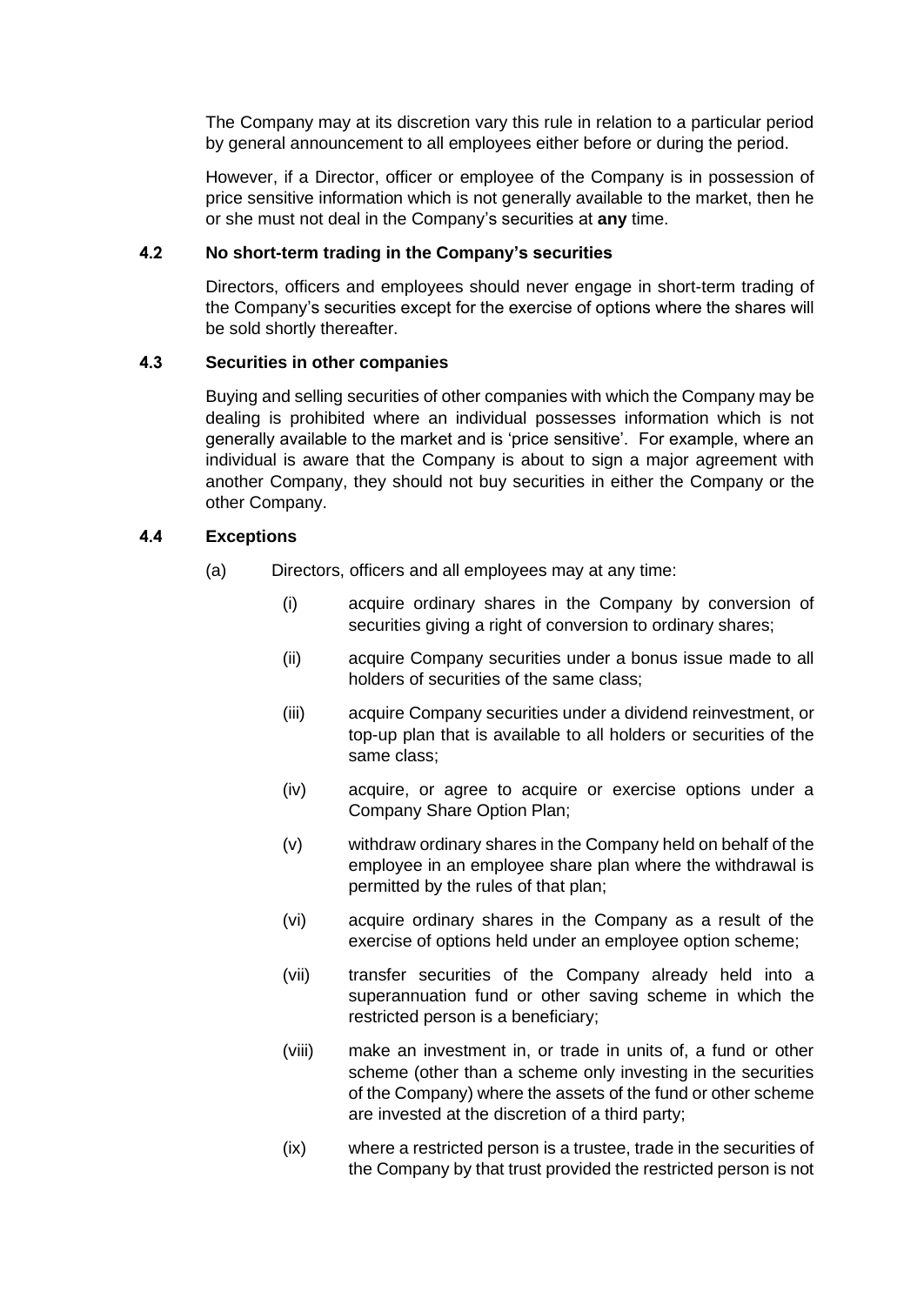a beneficiary of the trust and any decision to trade during a prohibited period is taken by the other trustees or by the investment managers independently of the restricted person;

- (x) undertake to accept, or accept, a takeover offer;
- (xi) trade under an offer or invitation made to all or most of the security holders, such as, a rights issue, a security purchase plan, a dividend or distribution reinvestment plan and an equal access buy-back, where the plan that determines the timing and structure of the offer has been approved by the Board. This includes decisions relating to whether or not to take up the entitlements and the sale of entitlements required to provide for the take up of the balance of entitlements under a renounceable pro rata issue;
- (xii) dispose of securities of the Company resulting from a secured lender exercising their rights, for example, under a margin lending arrangement;
- (xiii) exercise (but not sell securities following exercise) an option or a right under an employee incentive scheme, or convert a convertible security, where the final date for the exercise of the option or right, or the conversion of the security, falls during a prohibited period and the Company has been in an exceptionally long prohibited period or the Company has had a number of consecutive prohibited periods and the restricted person could not reasonably have been expected to exercise it at a time when free to do so; or
- (xiv) trade under a non-discretionary trading plan for which prior written clearance has been provided in accordance with procedures set out in this Policy.
- (b) Where the Company has in place any active share or option plans:
	- (i) it is not permissible to provide the exercise price of options by selling the shares acquired on the exercise of these options unless the sale of those shares occurs during one of the periods specified in paragraph [4.1;](#page-1-0) and
	- (ii) where the exercise price of options is being provided by a margin loan or other form of lending arrangement then there may be a risk that the employee, officer or Director may need to sell shares to avoid providing additional capital or security to the lender in the event of a decrease in the value of the shares.

Were this to occur at a time when the person possessed inside information then the sale of Company securities would be a breach of insider trading laws, even though the person's decision to sell was not influenced by the inside information that the person possessed and the person may not have made a profit on the sale. Where Company securities are provided to a lender as security by way of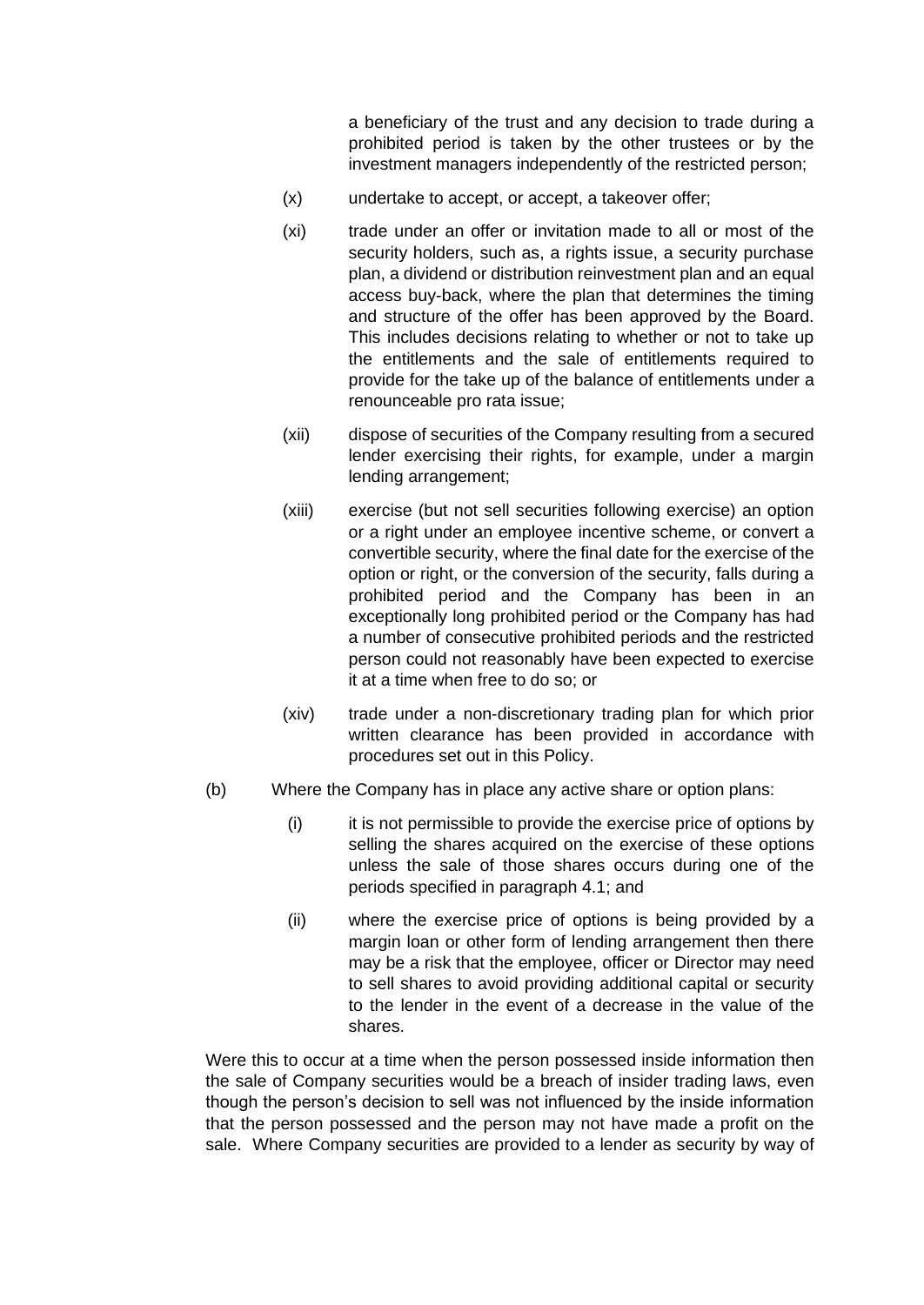mortgage or charge a sale that occurs under that mortgage or charge as a consequence of default would not breach insider trading laws.

## **5. APPROVAL AND NOTIFICATION REQUIREMENTS**

## **5.1 Approval Requirements – Directors**

- (a) Any Director wishing to buy, sell or exercise rights in relation to the Company's securities must obtain the prior written approval of the Chairman or the Board before doing so; or
- (b) If the Chairman wishes to buy, sell or exercise rights in relation to the Company's securities the Chairman must obtain the prior written approval of the Board before doing so.

## **5.2 Approval Requirements – Employees**

(a) Any employee wishing to buy, sell or exercise rights in relation to the Company's securities must obtain the prior written approval of the Managing Director (or equivalent) before doing so.

## **5.3 Notification**

Any Director, officer or employee who (or through his or her Associates) buys, sells, or exercises rights in relation to Company securities **must** notify the Company Secretary in writing of the details of the transaction within two (2) business days of the transaction occurring. This notification obligation operates at all times but does not apply to acquisitions of shares or options by employees made under employee share or option schemes, nor does it apply to the acquisition of shares as a result of the exercise of options under an employee option scheme.

## **5.4 Approvals to buy or sell securities**

- (a) All requests to buy or sell securities must include the intended volume of securities to be purchased or sold and an estimated time frame for the sale or purchase.
- (b) Copies of written approvals must be forwarded to the Company Secretary prior to the approved purchase or sale transaction.

## **5.5 Director and Key Management Personnel sales of securities**

Directors and Key Management Personnel need to be mindful of the market perception associated with any sale of Company securities and possibly the ability of the market to absorb the volume of shares being sold. With this in mind, the management of the sale of any significant volume of Company securities (i.e. a volume that would represent a volume in excess of 10% of the total securities held by the seller prior to the sale, or a volume to be sold that would be in excess of 10% of the average daily traded volume of the shares of the Company on the ASX for the preceding 20 trading days) by a Director or other Key Management Personnel needs to be discussed with the Board and the Company's legal and financial advisers prior to the execution of any sale. These discussions need to be documented in the form of a file note, to be retained by the Company Secretary.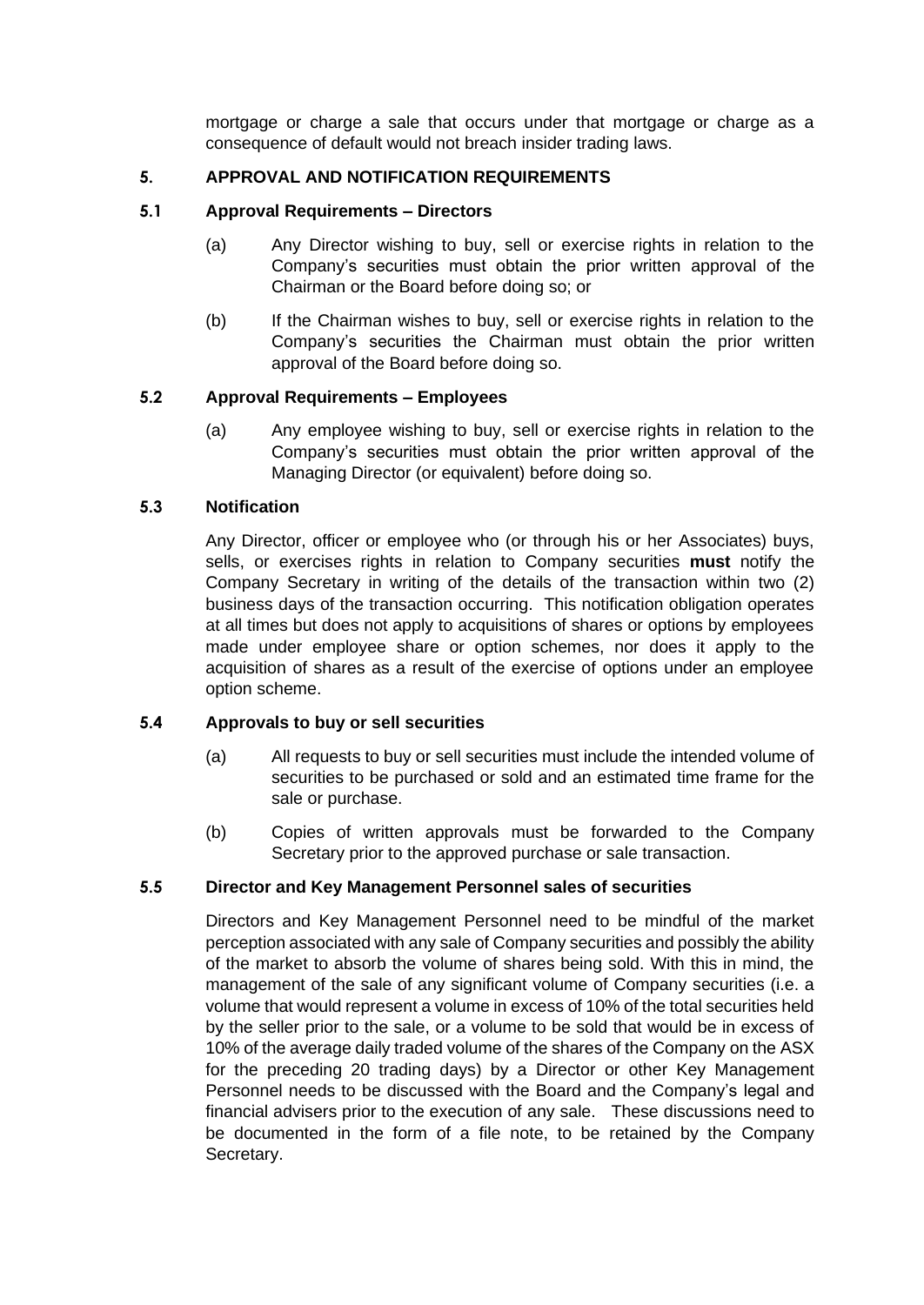## **5.6 Exemption from Closed Period restriction due to exceptional circumstance**

A Director, officer, employee or contractor who is not in possession of inside information in relation to the Company, may be given prior written clearance by the Managing Director (or equivalent) (or in the case of a Director the Chairman, or in the case of the Chairman all of the other members of the Board) to sell or otherwise dispose of Company securities during a Closed Period where the person is in severe financial hardship or where there are exceptional circumstances as set out in this policy.

# **5.7 Severe Financial Hardship or Exceptional Circumstances**

The determination of whether a Director, officer, employee or contractor is in severe financial hardship will be made by the Managing Director (or equivalent) in the case of employees, the Chairman in the case of a Director, and all of the Board in the case of the Chairman.

A financial hardship or exceptional circumstances determination can only be made by examining all of the facts and if necessary, obtaining independent verification of the facts from banks, accountants or other like institutions.

# **5.8 Financial Hardship**

A Director, officer, employee or contractor may be in severe financial hardship if they have a pressing financial commitment that cannot be satisfied other than by selling the securities of the Company.

In the interests of an expedient and informed determination by the Managing Director (or equivalent), Chairman or Board of Directors, any application for an exemption allowing the sale of Company securities during a Closed Period based on financial hardship must be made in writing, be accompanied by a statutory declaration stating all of the facts and be accompanied by copies of relevant supporting documentation, including contact details of the persons accountant, bank and other such independent institutions.

Any exemption, if issued, will be in writing and shall contain a specified time period during which the sale of securities can be made.

## **5.9 Exceptional Circumstances**

Exceptional circumstances may apply to the disposal of Company securities by a Director, officer, employee or contractor if the person is required by a court order, a court enforceable undertaking for example in a bona fide family settlement, to transfer or sell securities of the Company or there is some other overriding legal or regulatory requirement to do so.

Any application for an exemption allowing the sale of Company securities during a Closed Period based on exceptional circumstances must be made in writing and be accompanied by relevant court and/or supporting legal documentation.

Any exemption, if issued, will be in writing and shall contain a specified time period during which the sale of securities can be made.